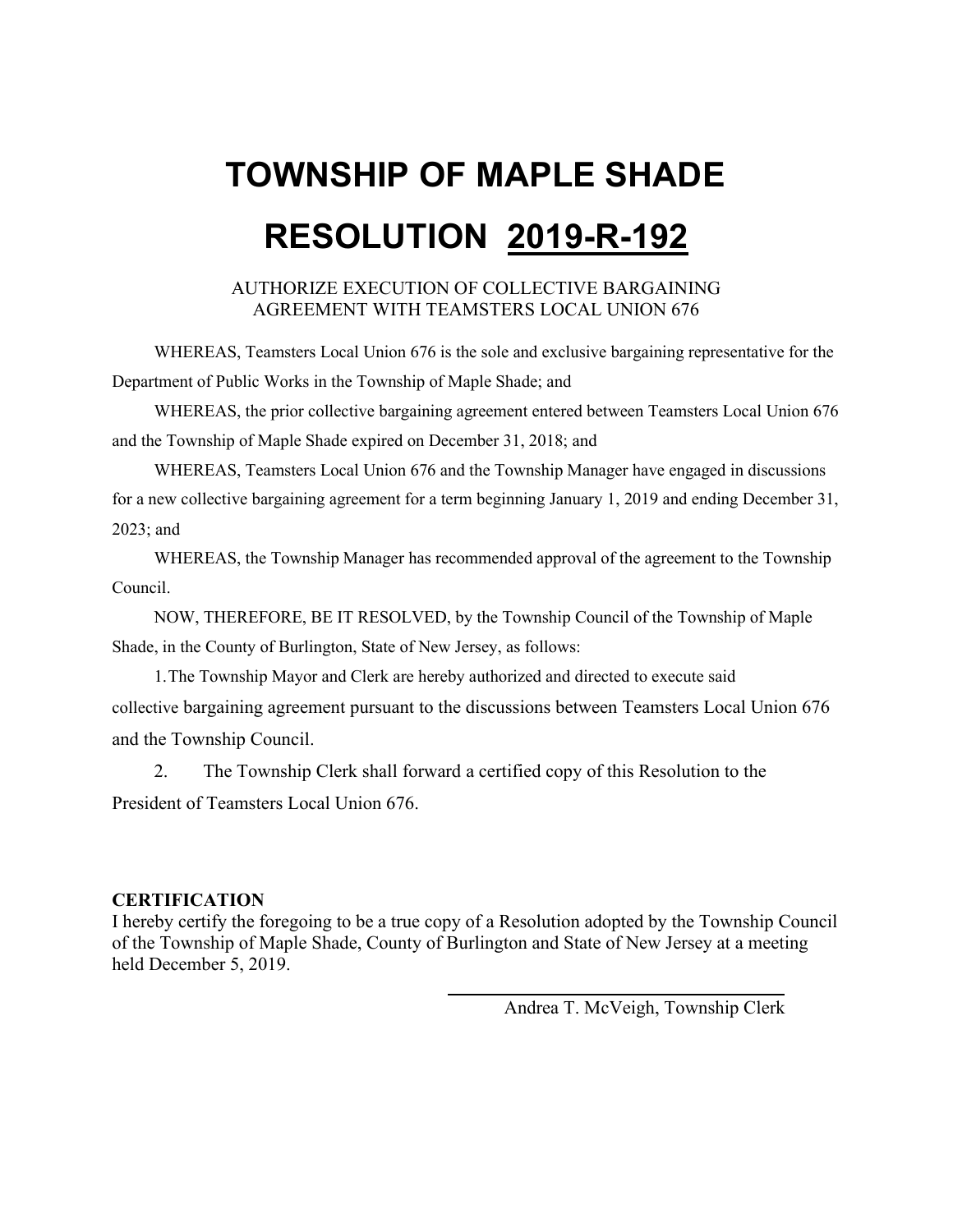DATE: December 5, 2020

| <b>COUNCIL</b> | <b>MOTION</b> | <b>SECOND</b> | <b>AYES</b> | <b>NAYS</b> | <b>ABSTAIN</b> | <b>ABSENT</b> |
|----------------|---------------|---------------|-------------|-------------|----------------|---------------|
| Manchello      |               | л             | x           |             |                |               |
| <b>Nunes</b>   | X             |               | x           |             |                |               |
| Volpe          |               |               | x           |             |                |               |
| Wiest          |               |               | x           |             |                |               |
| Kauffman       |               |               | x           |             |                |               |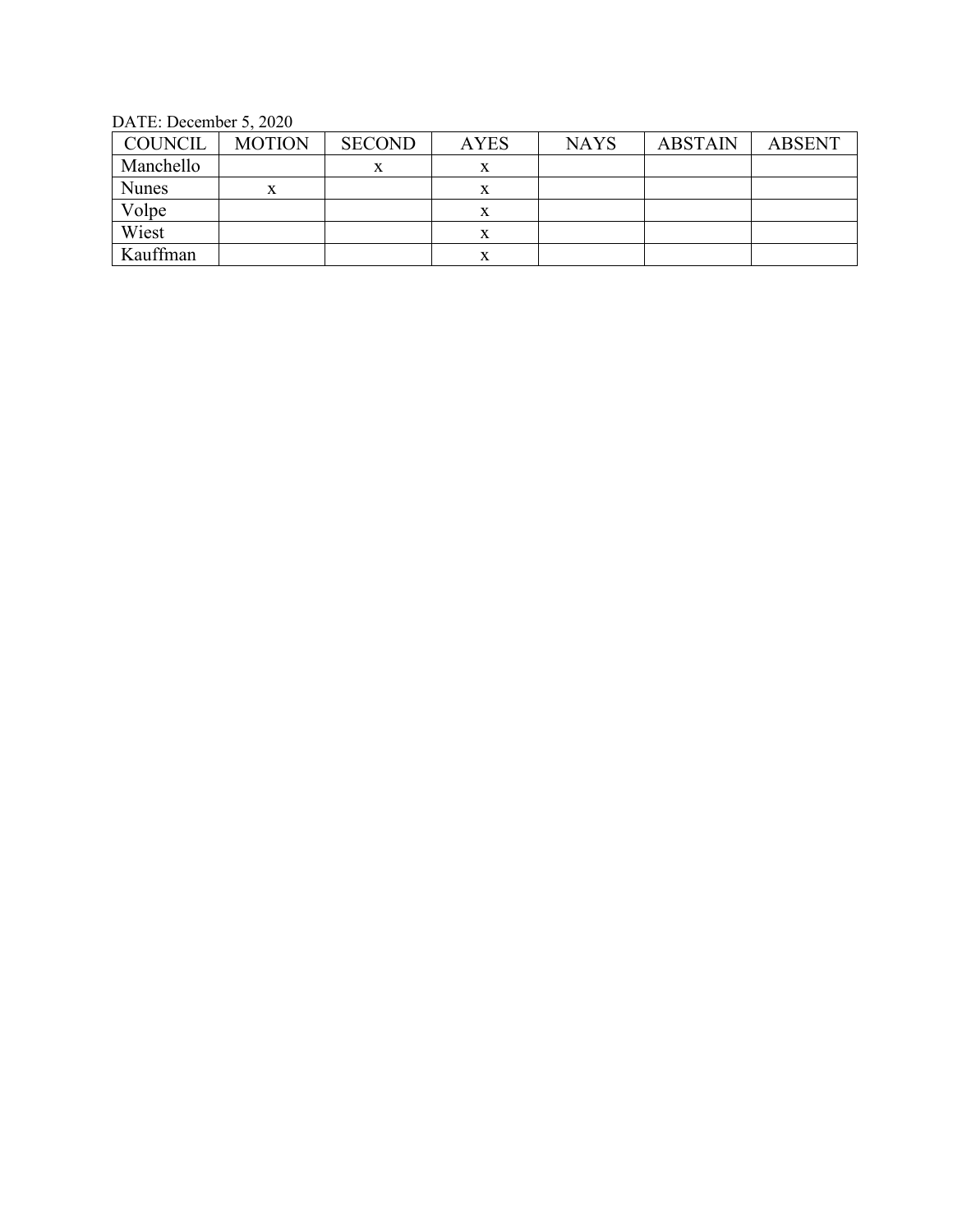#### **AUTHORIZE APPLICATION FOR MUNICIPAL ALLIANCE GRANT**

#### **FOR FISCAL YEAR 2021**

#### **(JULY 2020-JUNE 2021)**

**WHEREAS,** the Governor's Council on Alcoholism and Drug Abuse established the Municipal Alliances for the Prevention of Alcoholism and Drug Abuse in 1989 to educate and engage residents, local government and law enforcement officials, schools, nonprofit organizations, the faith community, parents, youth and other allies in efforts to prevent alcoholism and drug abuse in communities throughout New Jersey.

**WHEREAS,** The Township of Maple Shade, County of Burlington, State of New Jersey recognizes that the abuse of alcohol and drugs is a serious problem in our society amongst persons of all ages; and therefore, has an established Municipal Alliance Committee; and,

**WHEREAS,** the Township Council further recognizes that it is incumbent upon not only public officials but upon the entire community to take action to prevent such abuses in our community; and,

**WHEREAS,** the Township Council has applied for funding to the Governor's Council on Alcoholism and Drug Abuse through the County of Burlington;

**NOW, THEREFORE, BE IT RESOLVED** by the Township Council of the Township of Maple Shade, County of Burlington, State of New Jersey that:

1. The Township Council does hereby authorize submission of a strategic plan for the Municipal Alliance grant for July 1, 2020 through June 30, 2021 (Fiscal Year 2020) in the amount of:

| \$14,800.00 |
|-------------|
| \$3,700.00  |
| \$11,100.00 |
| \$29,600.00 |
|             |

2. The Township Council acknowledges the terms and conditions for administering the Municipal Alliance grant, including the administrative compliance and audit requirements.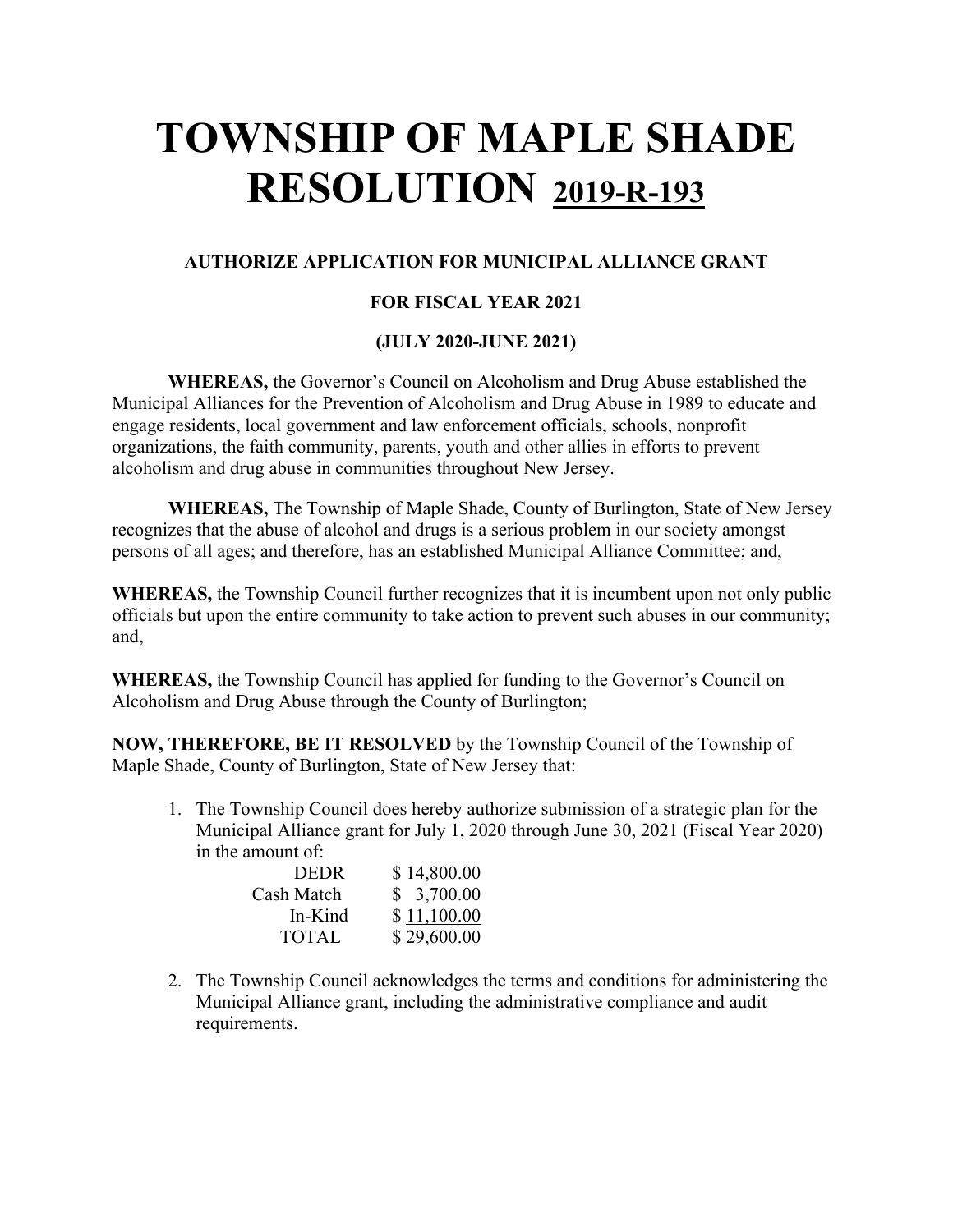#### **CERTIFICATION**

I hereby certify the foregoing to be a true copy of a Resolution adopted by the Township Council of the Township of Maple Shade, County of Burlington and State of New Jersey at a meeting held December 5, 2019.

Andrea T. McVeigh, Township Clerk

| $DATL$ . December 9, $2020$ |               |               |             |             |                |               |
|-----------------------------|---------------|---------------|-------------|-------------|----------------|---------------|
| COUNCIL                     | <b>MOTION</b> | <b>SECOND</b> | <b>AYES</b> | <b>NAYS</b> | <b>ABSTAIN</b> | <b>ABSENT</b> |
| Manchello                   |               | x             | x           |             |                |               |
| <b>Nunes</b>                | X             |               | x           |             |                |               |
| Volpe                       |               |               | x           |             |                |               |
| Wiest                       |               |               | x           |             |                |               |
| Kauffman                    |               |               | л           |             |                |               |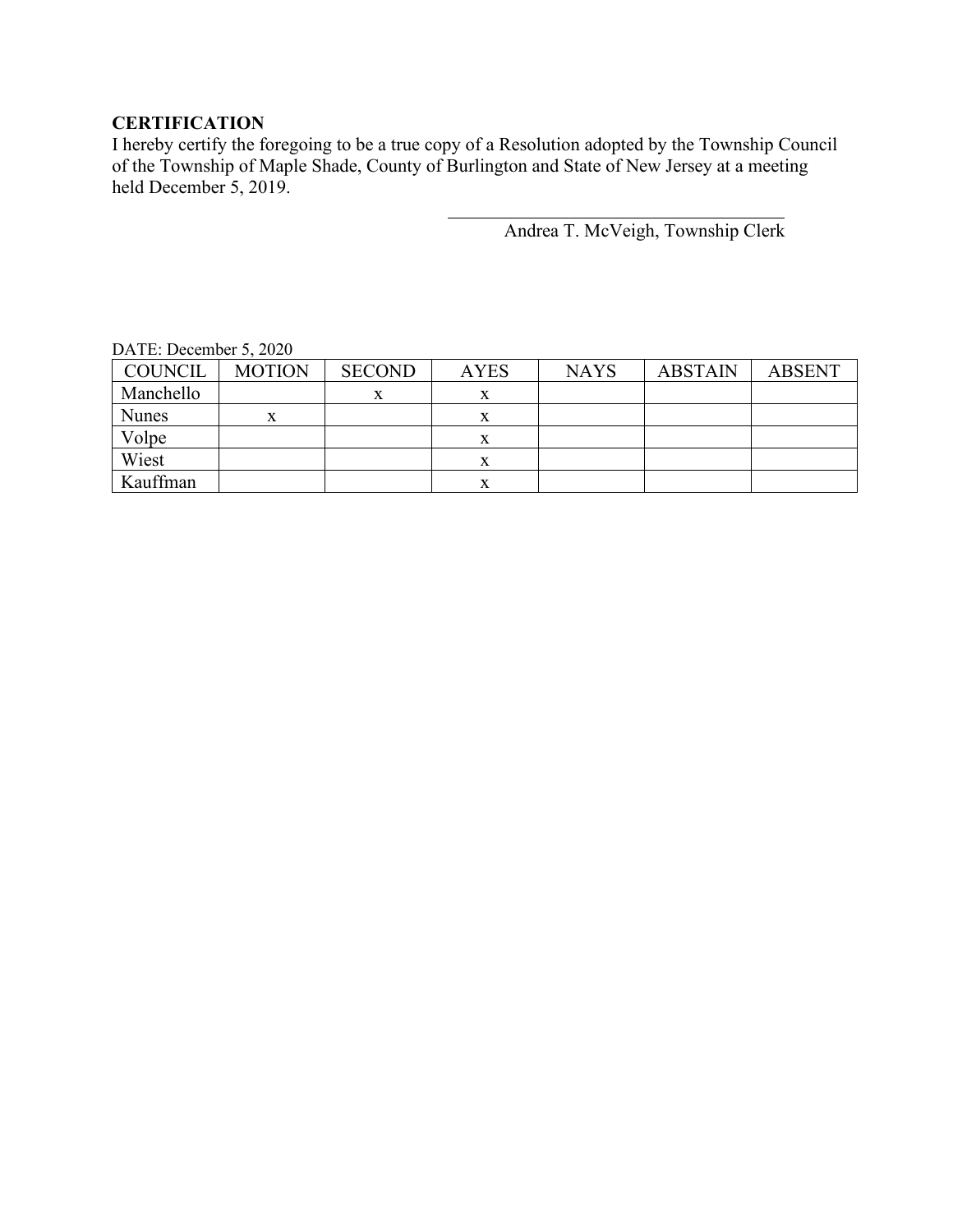## **TOWNSHIP OF MAPLE SHADE**

## **RESOLUTION 2019-R-194**

#### RESOLUTION AUTHORIZING THE TOWNSHIP TREASURER TO PAY CERTAIN CLAIMS

WHEREAS, conditions may necessitate the payment of bills at such times when the required majority of Council would not be available to hold a special meeting during the period between scheduled Council meetings due to the holidays; and

WHEREAS, upon the recommendation of the Township Manager, Council desires to provide the Township Treasurer with authority to pay claims necessary for the continued operation of the Township with such actions to be ratified by Township Council at its January 23, 2020 meeting.

NOW, THEREFORE, BE IT RESOLVED, by the Township Council of the Township of Maple Shade, in the County of Burlington and State of New Jersey, as follows:

- 1. That the Township Treasurer is hereby authorized to pay those claims deemed necessary, in the sole discretion of the Township Treasurer, for the continued operation of the Township from December 6, 2019 through January 23, 2020.
- 2. Any and all such action taken by the Township Treasurer shall be ratified by the Township Council during a Council meeting scheduled for January 23, 2020.

#### **CERTIFICATION**

I hereby certify the foregoing to be a true copy of a Resolution adopted by the Township Council of the Township of Maple Shade, County of Burlington and State of New Jersey at a meeting held December 5, 2019.

Andrea T. McVeigh, Township Clerk

| DATE. December $\sigma$ , $\Delta 0 \Delta 0$ |               |               |             |             |                |               |
|-----------------------------------------------|---------------|---------------|-------------|-------------|----------------|---------------|
| COUNCIL                                       | <b>MOTION</b> | <b>SECOND</b> | <b>AYES</b> | <b>NAYS</b> | <b>ABSTAIN</b> | <b>ABSENT</b> |
| Manchello                                     |               |               | x           |             |                |               |
| <b>Nunes</b>                                  | x             |               | x           |             |                |               |
| Volpe                                         |               |               | x           |             |                |               |
| Wiest                                         |               |               |             |             |                |               |
| Kauffman                                      |               |               |             |             |                |               |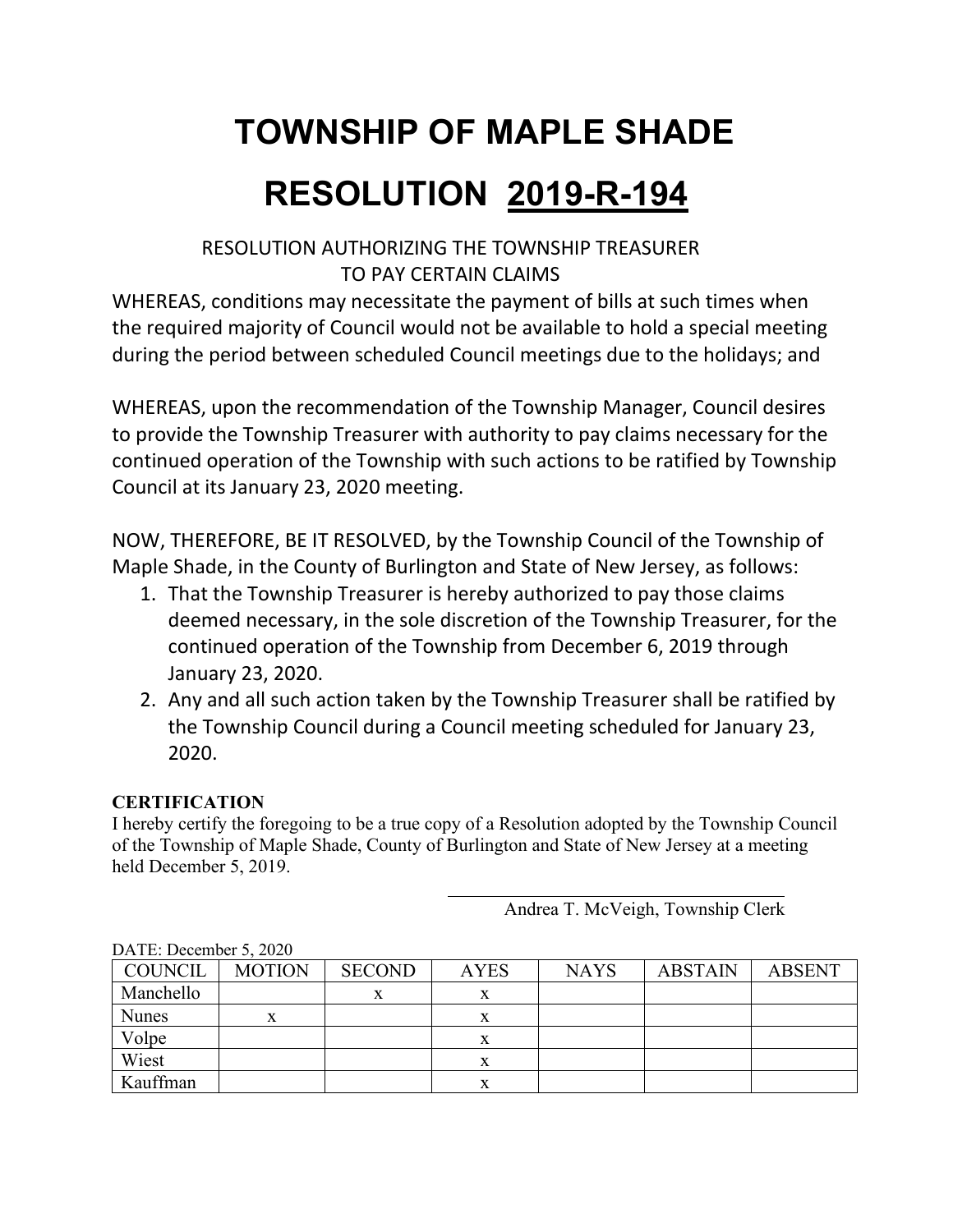### **TOWNSHIP OF MAPLE SHADE**

## **RESOLUTION 2019-R-195**

#### AUTHORIZE CONTINUED WAIVER FROM COMPLIANCE WITH TOWNSHIP CODE SECTION 128 FOR MAPLE SHADE SCHOOL DISTRICT CONSTRUCTION THROUGH JUNE 2020

WHEREAS, pursuant to Resolutions No. 2019-R-117 and 2019-R-143, the Township Council granted temporary waivers from compliance with Chapter 128 of the Township Code (Noise restrictions) to the Maple Shade Township School District to facilitate the District-wide school construction projects which began on or about June 24, 2019; and

WHEREAS, the latest relief granted is to expire on December 31, 2019; and

WHEREAS, the School District requested a continuation of the noise waiver for the duration of the school year and additional relief to permit construction on Sundays, as needed; and

WHEREAS, Council considered the circumstances presented by the School District and having received no complaints from neighboring residents, determined to provide continued relief on a limited basis.

NOW THEREFORE, BE IT RESOLVED by the Township Council of the Township of Maple Shade, County of Burlington as follows:

1. For the period from January 1 through June 30, 2020, construction on the school district buildings may commence at 6:30 a.m. and continue until 8 p.m. Monday through Saturday;

2. For the period from January 1 through June 30, 2019, Sunday construction shall be permitted between the hours of 10 a.m. and 6 p.m. provided that the School District notifies the Township Manager no later than 48 hours prior to the Sunday for which relief is requested and the Manager approves the same.

3.Should there be any violation of the extended hours provided, Council may modify or terminate this waiver, as it deems appropriate.

4. The School District shall return to the Township Council on or before June 11, 2020, to determine whether and under what conditions the waiver may continue.

#### **CERTIFICATION**

I hereby certify the foregoing to be a true copy of a Resolution adopted by the Township Council of the Township of Maple Shade, County of Burlington and State of New Jersey at a meeting held December 5, 2019.

Andrea T. McVeigh, Township Clerk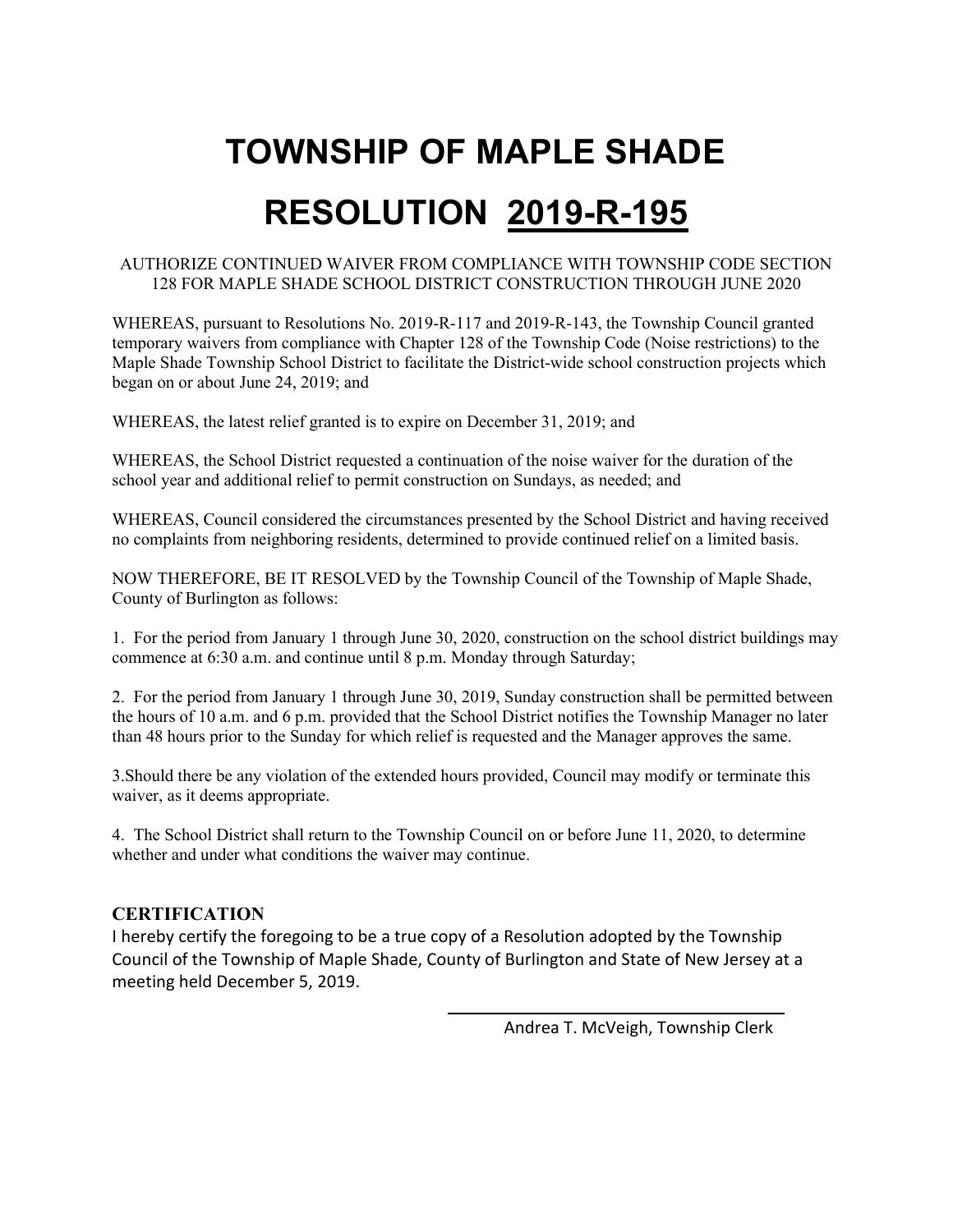DATE: December 5, 2020

| <b>COUNCIL</b> | <b>MOTION</b> | SECOND       | <b>AYES</b> | <b>NAYS</b> | <b>ABSTAIN</b> | <b>ABSENT</b> |
|----------------|---------------|--------------|-------------|-------------|----------------|---------------|
| Manchello      |               | $\checkmark$ |             |             |                |               |
| <b>Nunes</b>   | x             |              |             |             |                |               |
| Volpe          |               |              | x           |             |                |               |
| Wiest          |               |              | х           |             |                |               |
| Kauffman       |               |              | ́           |             |                |               |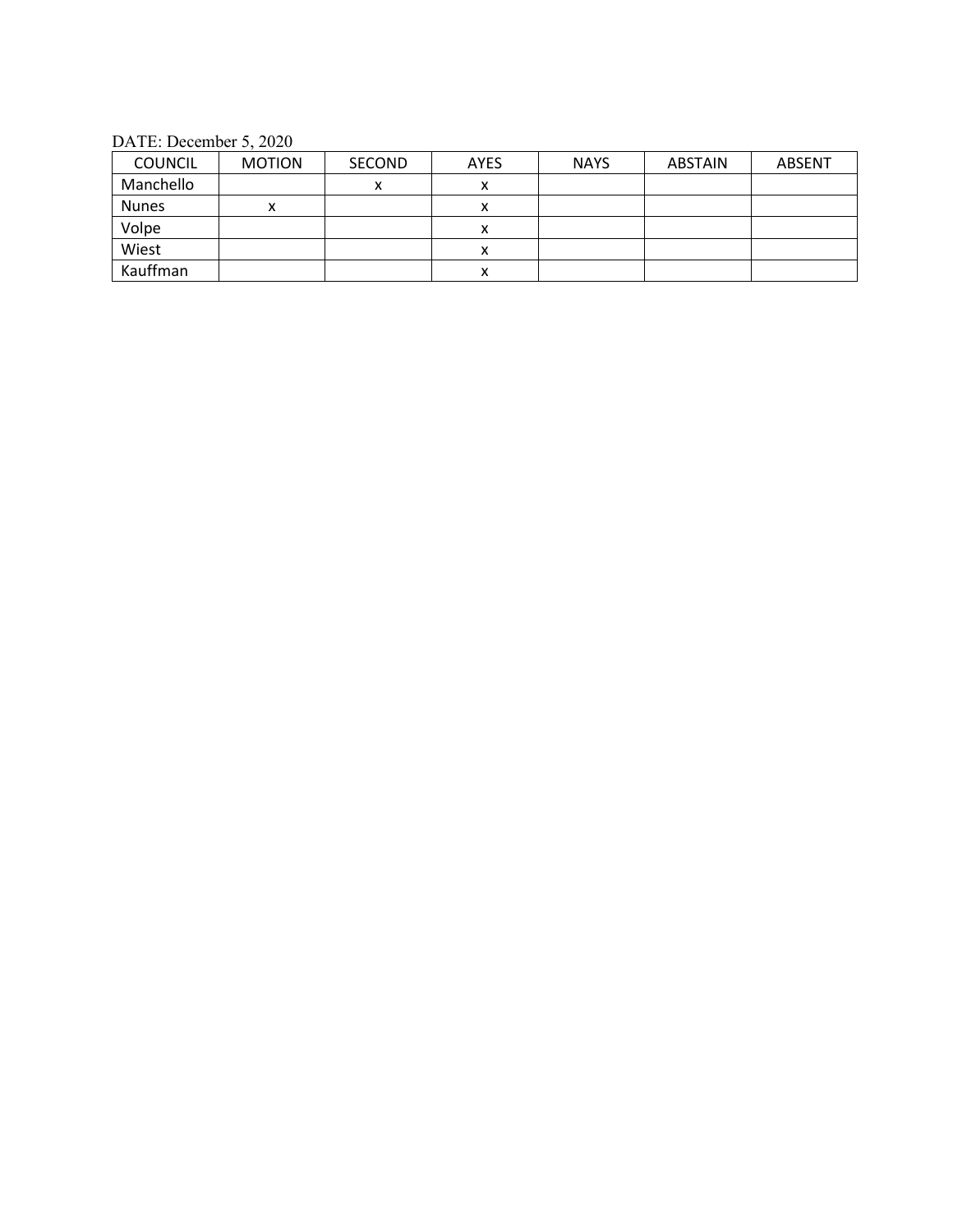### **TOWNSHIP OF MAPLE SHADE**

### **RESOLUTION 2019-R-196**

#### **Resolution Calling for Study Commission to Review the Open Public Records Act**

**WHEREAS**, the Township of Maple Shade strongly believes in and supports open transparent government, and that citizens and residents have the right to be informed about the workings of government in order to best participate in a democracy; and

**WHEREAS,** on January 8, 2002 then Acting Governor DiFrancesco signed into law the Open Public Records Act (OPRA) which mandates that government records shall be available, with limited exceptions, for public access and simplifying the procedures for requesting such specific records; and

**WHEREAS**, the intent of the law was to provide the public with easy access to government records with an uncomplicated process for obtaining the records and eliminating bureaucratic red tape; and

**WHEREAS**, the intent of the law was to provide the public with easy access to government records with an uncomplicated process for obtaining the records and eliminating bureaucratic red tape; and

**WHEREAS**, the purposes and intent of the law serve an important public interest, many public entities have found that OPRA compliance is a significant burden on municipal resources. There is a nominal charge of 5 cents per copy for a letter size page and 7 cents a copy for legal size pages when applicable. Electronic documents are free. The cost for copies is fair. However, there are substantial indirect costs associated with locating the documents and responding to requests that may seek documents over a time period that may span several years. Many times, a request will take a Municipal Clerk several hours to complete. Municipal Clerks are responding to a rising frequency of OPRA requests as the public avails themselves of the right to know. This process is often very time consuming. Sometimes a Municipal Clerk must search for documents that are no longer available under State Law which allows for certain records to be destroyed after a certain time period; and

**WHEREAS**, the Municipal Clerk is the hub of government and the direct link between the taxpayers and the governing body and are primarily charged with the responsibility of ensuring OPRA compliance; and

**WHEREAS**, Maple Shade's Municipal Clerk's office is staffed with a Deputy that is full time in another office, coverage is minimum which leaves one employee to perform these functions; and

**WHEREAS,** over the course of 18 years OPRA has been a positive light, but it has also been fraught with abuse and misuse, and has become an unanticipated financial cost to the taxpayers of New Jersey; and

**WHEREAS**, Maple Shade Township has labored under a well-intended law that has spiraled out of control, due to the volume and nature of requests, the cost to taxpayers in responding to the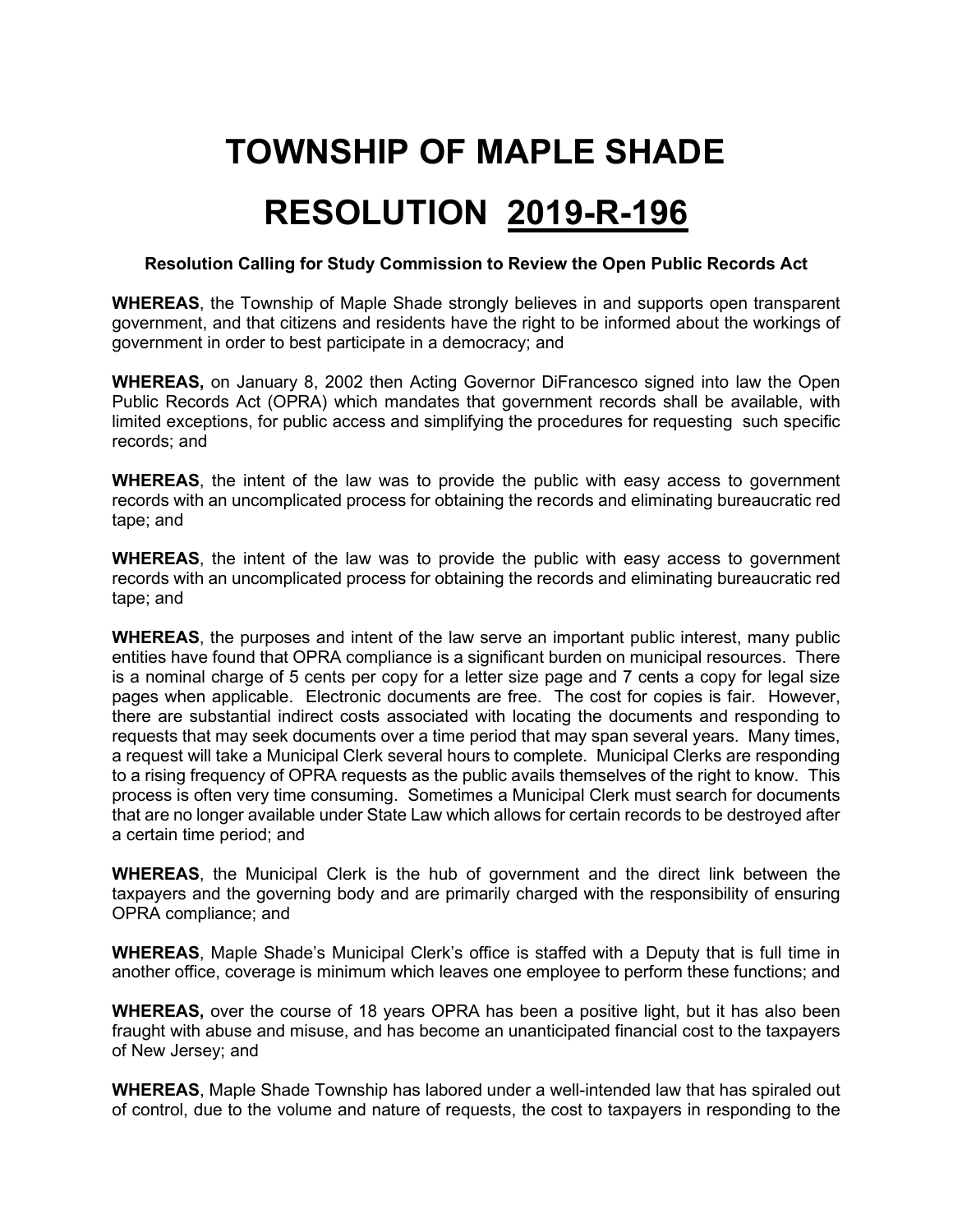requests, and the potential liability in having to pay disproportionate prevailing party attorney's fees should the requests turn into litigated matters, as well as the liability in determining which documents shall be released, with or without redaction, while attempting to maintain individual privacy; and

**WHEREAS**, it is not only the volume of OPRA requests that challenge our resources, but it is also the cost associated with reviewing, retrieving, and processing the OPRA request(s) by public entity personnel and counsel and possibly defending our action(s) before the Government Records Council or in Superior Court; and

**WHEREAS**, Maple Shade received and responded to 484 OPRA requests in 2017, 411 OPRA requests in 2018, and to date has received and responded to 357 OPRA requests as of September 1, 2019; and

**WHEREAS**, Maple Shade municipal staff has spent approximately 250 responding to OPRA requests received in 2019 to date, and a yearly average of approximately 650 hours since 2017; and

**WHEREAS**, due to the often conflicting case law and Government Record Council decisions, as well as the unique characteristics of OPRA request, the Township of Maple Shade must often times rely on the municipal attorney to review certain OPRA requests, resulting in additional fees of approximately \$14,000 in response to OPRA requests in 2017, \$11,000 in response to OPRA requests in 2018, and currently has spent \$6,000 in response to OPRA requests in 2019; and

**WHEREAS**, with limited exceptions OPRA has not been amended to address the clear and apparent advancement in technology that has changed the way government records are created, stored, and/or transmitted; the various interpretive decisions; privacy concerns; abuse for commercial gain; and/or the ever increasing cost to taxpayers; and

**WHEREAS**, as the current law approaches its twentieth (20<sup>th</sup>) anniversary it has outgrown its original intended use and has become ripe for comprehensive review and reform;

**NOW, THEREFORE BE IT RESOLVED** that the governing body of the Township of Maple Shade appeals to the legislature to form a Commission comprised of Mayors, Municipal Clerks, Municipal Managers, Attorneys, Police Chiefs, open government advocates, privacy experts, members of the media, citizens and other appropriate stakeholders, to review and examine the effects of OPRA on local government and the needs to be fulfilled by the law, and use the Commission's findings to perform a comprehensive reform of OPRA; and

**BE IT FURTHER RESOLVED,** that copies of this resolution be forwarded to Assemblyman Louis Greenwald and Assemblywoman Pamela Lampitt, Senator James Beach, Assembly Speaker Craig Coughlin, Senate President Stephen Sweeney, Senator Weinberg, Executive Director of the Government Records Council, the Governor of the State of New Jersey, the Municipal Clerks Association of New Jersey and New Jersey State League of Municipalities.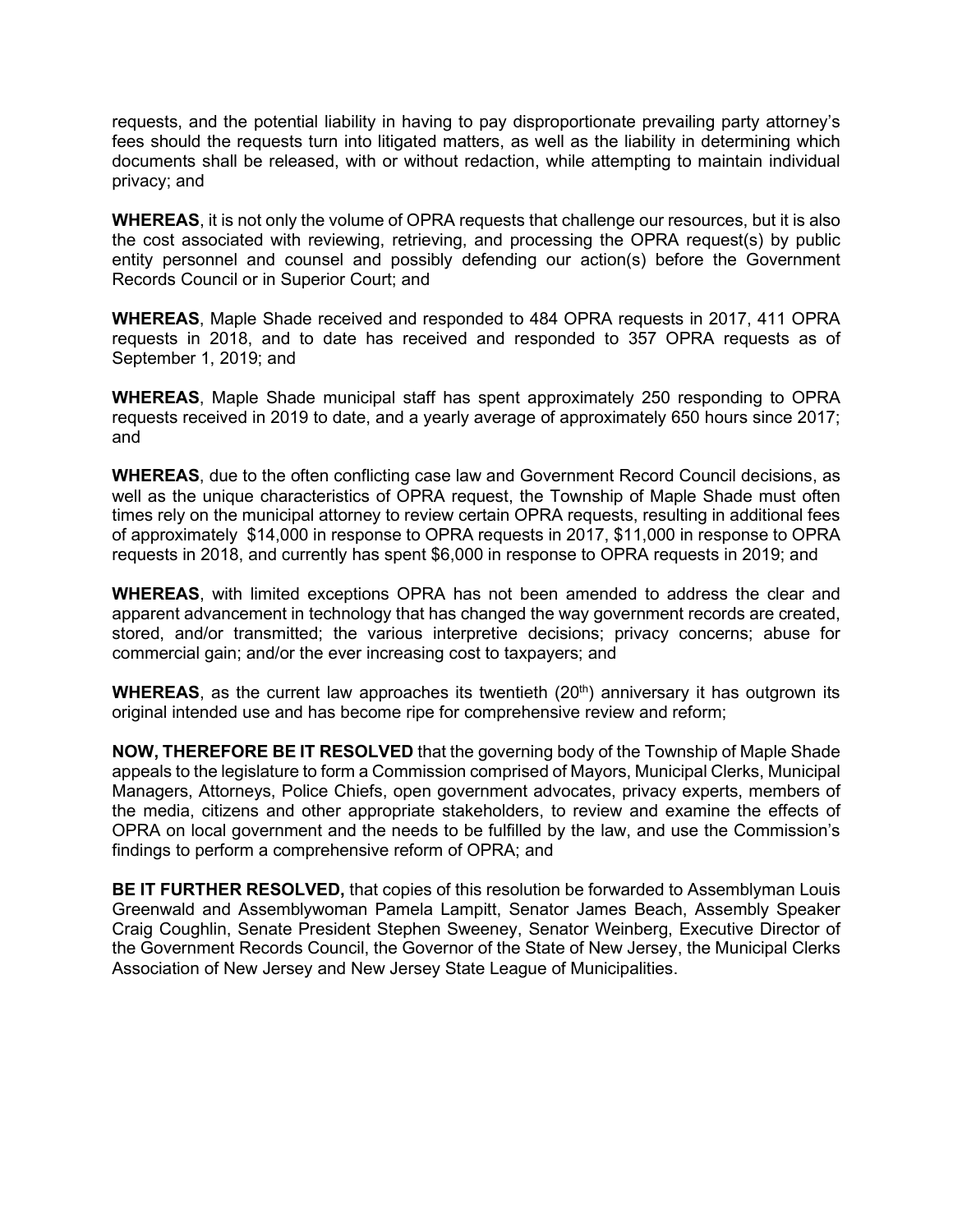#### **CERTIFICATION**

I hereby certify the foregoing to be a true copy of a Resolution adopted by the Township Council of the Township of Maple Shade, County of Burlington and State of New Jersey at a meeting held December 5, 2019.

Andrea T. McVeigh, Township Clerk

| <b>COUNCIL</b> | <b>MOTION</b> | <b>SECOND</b> | <b>AYES</b> | <b>NAYS</b> | <b>ABSTAIN</b> | ABSENT |
|----------------|---------------|---------------|-------------|-------------|----------------|--------|
| Manchello      |               |               |             |             |                |        |
| <b>Nunes</b>   |               |               |             |             |                |        |
| Volpe          |               |               |             |             |                |        |
| Wiest          |               |               |             |             |                |        |
| Kauffman       |               |               |             |             |                |        |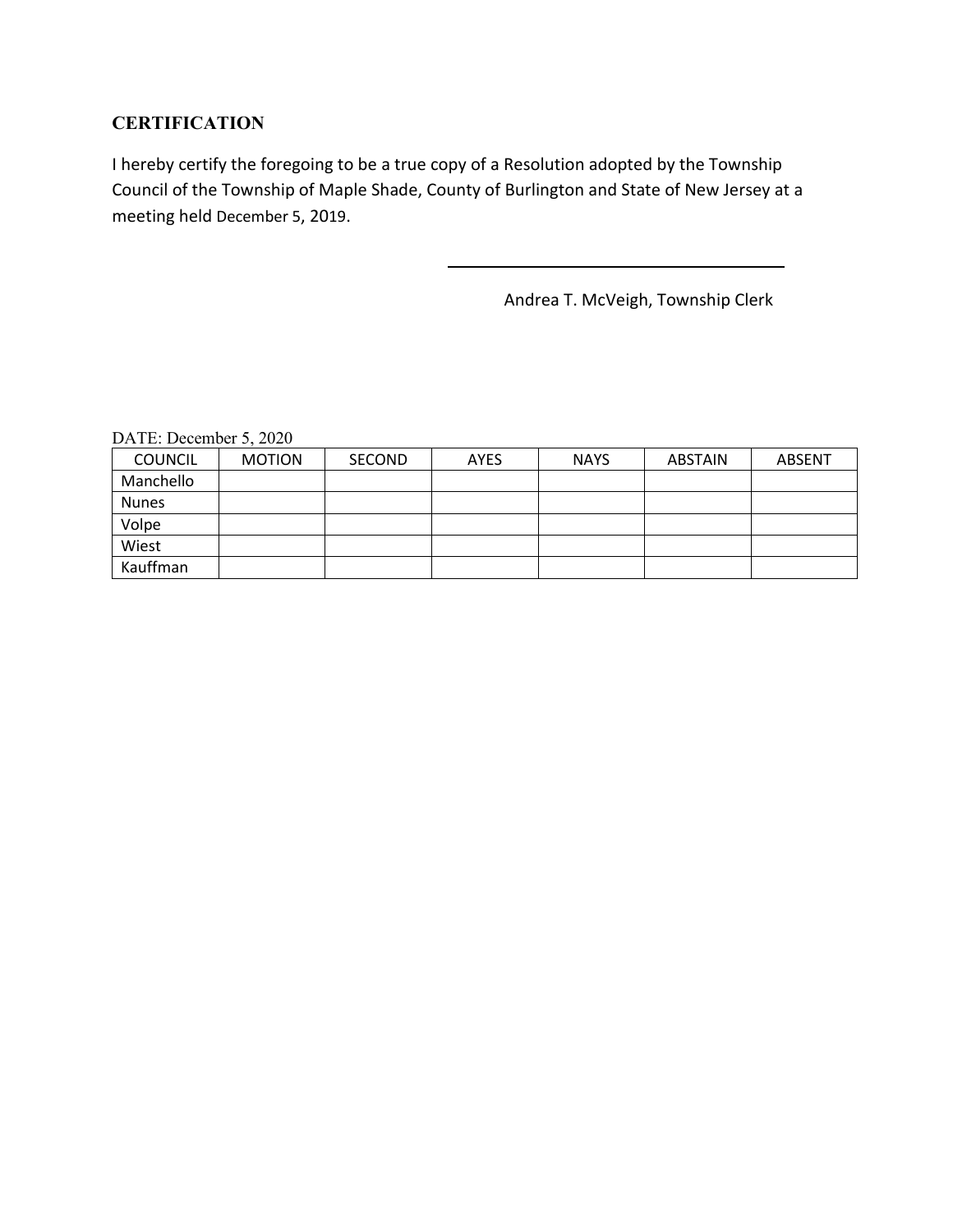#### **Distribution List**

Your State Senator and Assembly Representatives (information can be found at [www.njleg.state.nj.us/members/legsearch.asp\)](http://www.njleg.state.nj.us/members/legsearch.asp)

Hon. Phil Murphy Governor, State of New Jersey State House PO Box 001 Trenton, NJ 08625

Hon. Stephen Sweeney Senate President Senate District 3 935 Kings Highway Suite 400 West Deptford, NJ 08086 [sensweeney@njleg.org](mailto:sensweeney@njleg.org)

Hon. Craig Coughlin Assembly Speaker Assembly District 19 569 Rahway Avenue Woodbridge, NJ 07095 [asmcoughlin@njleg.org](mailto:asmcoughlin@njleg.org)

Hon. Loretta Weinberg Senator, District 37 545 Cedar Lane Teaneck, NJ 07666 [senweinberg@njleg.org](mailto:senweinberg@njleg.org)

Frank F. Caruso Executive Director Government Records Council PO Box 819 Trenton, NJ 08625-0819 [Frank.Caruso@dca.state.nj.us](mailto:Frank.Caruso@dca.state.nj.us)

MCANJ 88 Inskip Ave Ocean Grove, NJ 07756 [executivedirector@NJClerks.org](mailto:executivedirector@NJClerks.org)

NJLM 222 West State Street Trenton, NJ 08608 [lbuckelew@njlm.org](mailto:lbuckelew@njlm.org)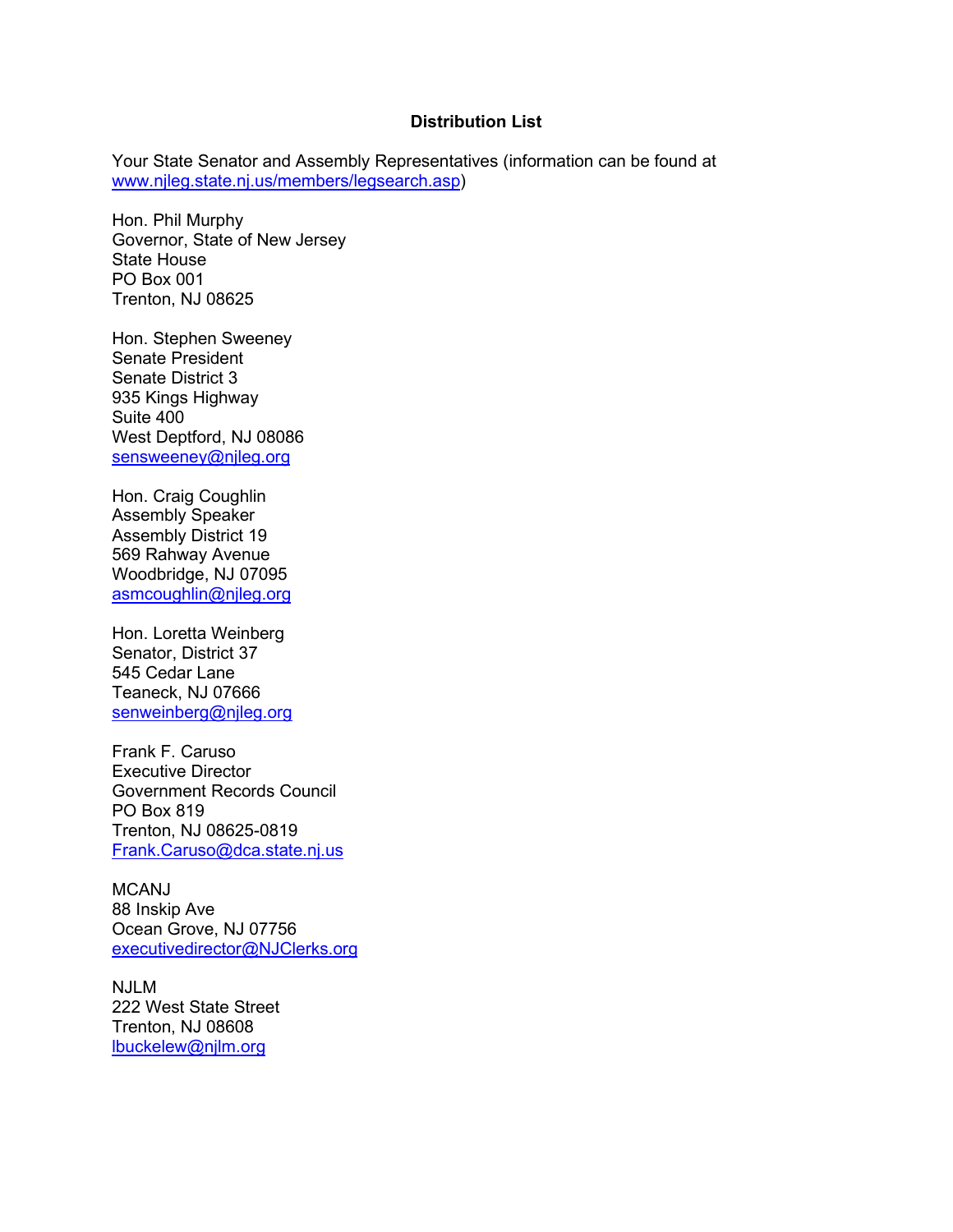#### RESOLUTION TO DECLARE BLOCK 78, LOT 7.03 AS TAX EXEMPT AND TO CANCEL TAXES AND TO REFUND TAXES PAID FROM NOVEMBER 4, 2019 THROUGH DECEMBER 31, 2019 FOR TOTALLY DISABLED VETERAN

WHEREAS, the Tax Assessor, by way of a November 18, 2019 memorandum, has requested that the Township Council cancel and refund the taxes paid from November 4, 2019 through December 31, 2019 for the property known as Block 78, Lot 7.03 and declare said property tax exempt as the Township Assessor has determined that the property owner meets the criteria of N.J.S.A. 54:04-3.30 to merit tax exemption as a totally disabled veteran; and

WHEREAS, the Township Council may revise and adjust past due assessments when in error and desires to act favorably with respect to the aforementioned recommendation.

NOW, THEREFORE, BE IT RESOLVED, by the Township Council of the Township of Maple Shade, in the County of Burlington and State of New Jersey, as follows:

1. That the Township Council, for the aforementioned reasons, hereby cancels and refunds the municipal portion of real property taxes paid from November 4, 2019 through December 31, 2019 for Block 78, Lot 7.03 in the manner and in the amounts set forth in the attached Schedule A.

2. That the Township Council hereby declares Block 78, Lot 7.03 tax exempt pursuant to N.J.S.A. 54:4-3.30 based on the proof submitted that the property owner is a totally disabled veteran.

#### **CERTIFICATION**

I hereby certify the foregoing to be a true copy of a Resolution adopted by the Township Council of the Township of Maple Shade, County of Burlington and State of New Jersey at a meeting held December 5, 2019.

Andrea T. McVeigh, Township Clerk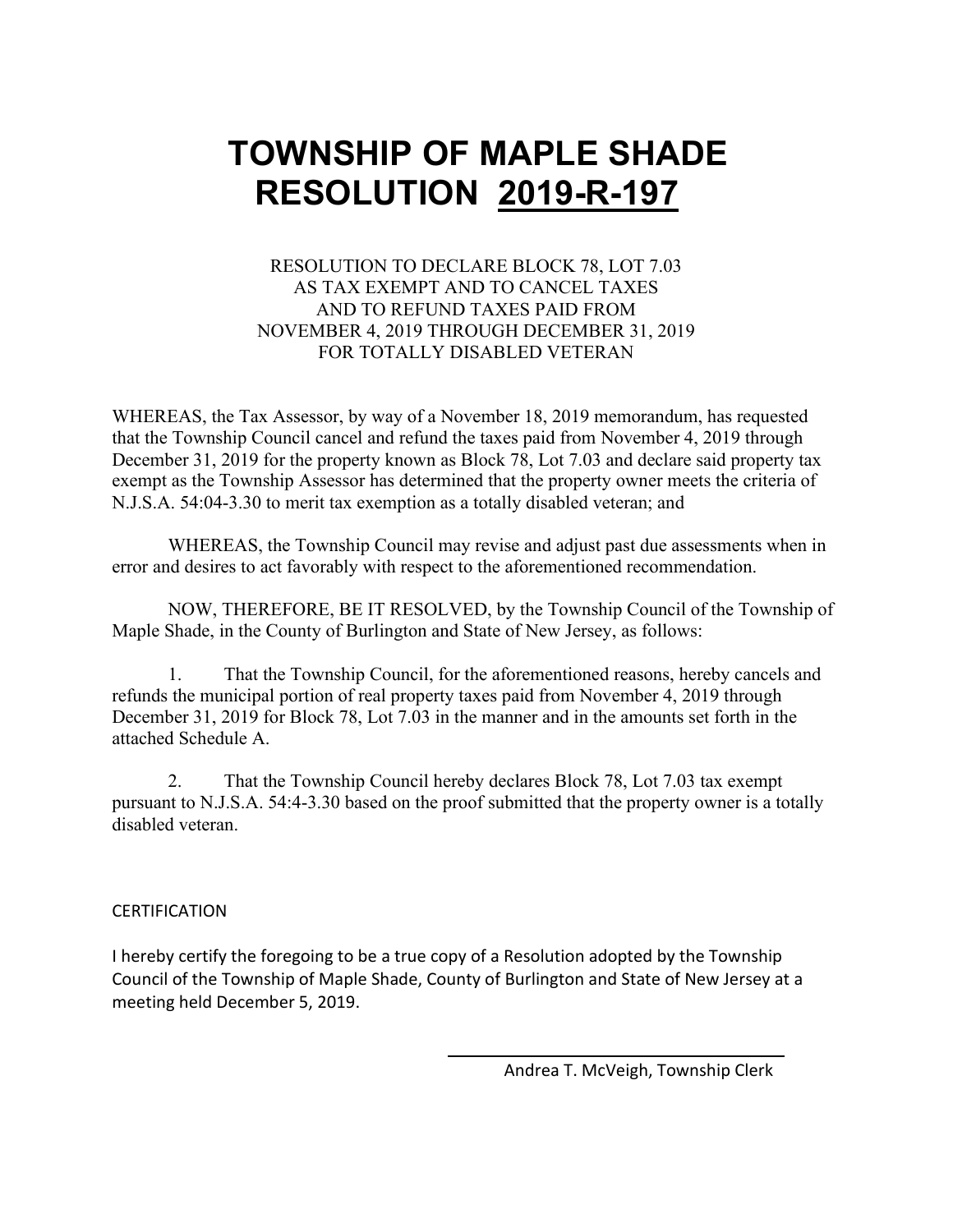| <b>COUNCIL</b> | <b>MOTION</b> | <b>SECOND</b> | <b>AYES</b> | <b>NAYS</b> | <b>ABSTAIN</b> | <b>ABSENT</b> |
|----------------|---------------|---------------|-------------|-------------|----------------|---------------|
| Manchello      |               | v             | x           |             |                |               |
| <b>Nunes</b>   | X             |               | x           |             |                |               |
| Volpe          |               |               | л           |             |                |               |
| Wiest          |               |               | x           |             |                |               |
| Kauffman       |               |               | x           |             |                |               |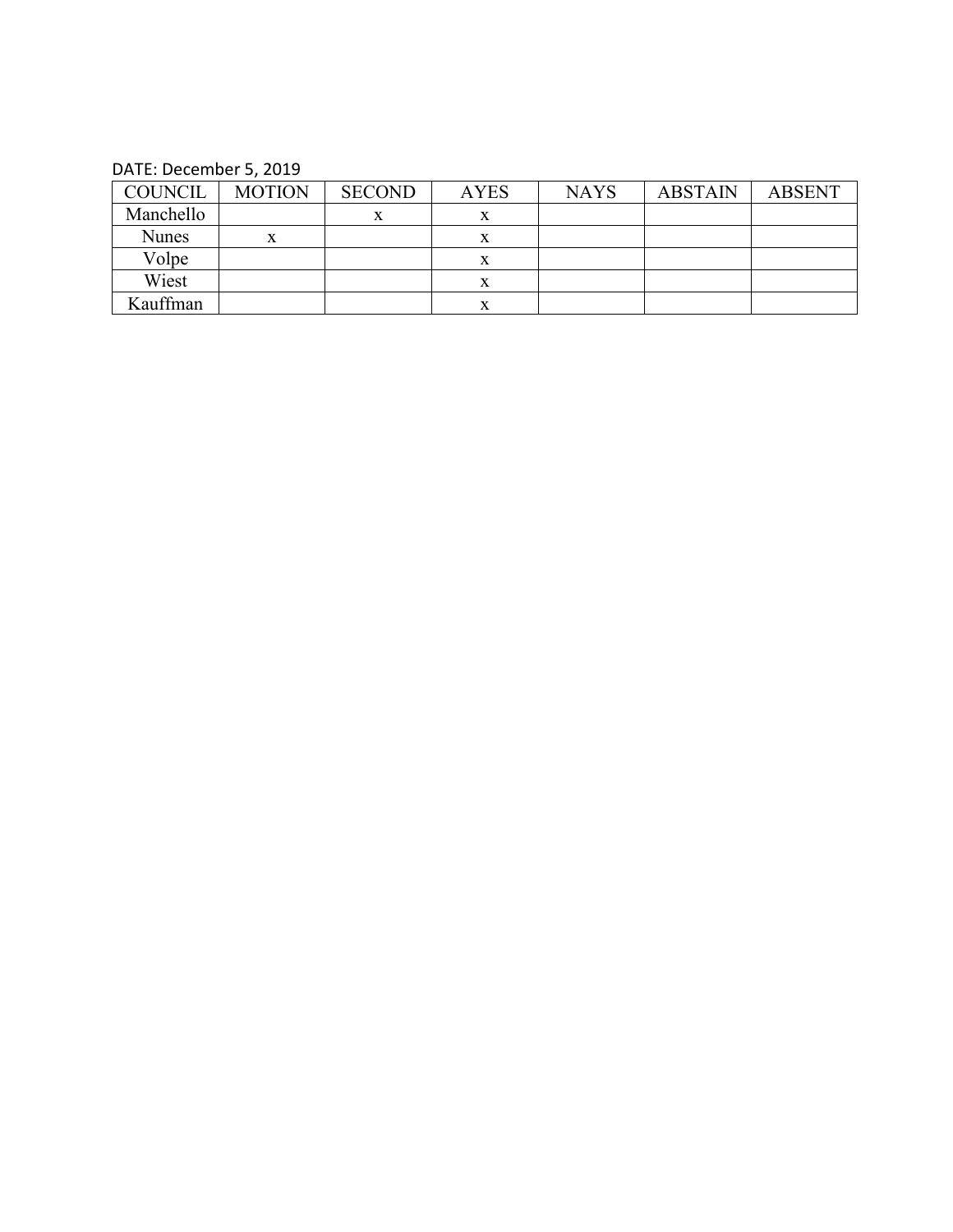### Resolution Supporting the *Drive Sober or Get Pulled Over 2019 Year End Holiday Crackdown*

**Whereas**, approximately one-third of all fatal traffic crashes in the United States involve impaired drivers; and

**Whereas**, impaired driving crashes killed 10,551 people in the United States in 2018; and

**Whereas**, impaired driving crashes cost the United States almost \$44 Billion a year; and

**Whereas**, during the past five years New Jersey's roadways experienced 36,778 crashes and 679 fatalities involving impaired drivers; and

**Whereas**, an enforcement crackdown is planned to combat impaired driving; and

**Whereas**, the year end holiday season is traditionally a time for social gatherings which include alcohol; and

**Whereas**, the State of New Jersey, Division of Highway Traffic Safety, has asked law enforcement agencies throughout the state to participate in the *Drive Sober or Get Pulled Over 2019 Year End Holiday Crackdown*; and

**Whereas**, the project will involve increased impaired driving enforcement from December 6, 2019 through January 1, 2020; and

**Whereas**, an increase in impaired driving enforcement and a reduction in impaired driving will save lives on our roadways;

**Therefore**, be is resolved that the Township of Maple Shade declares it's support for the *Drive Sober or Get Pulled Over 2019 Year End Holiday*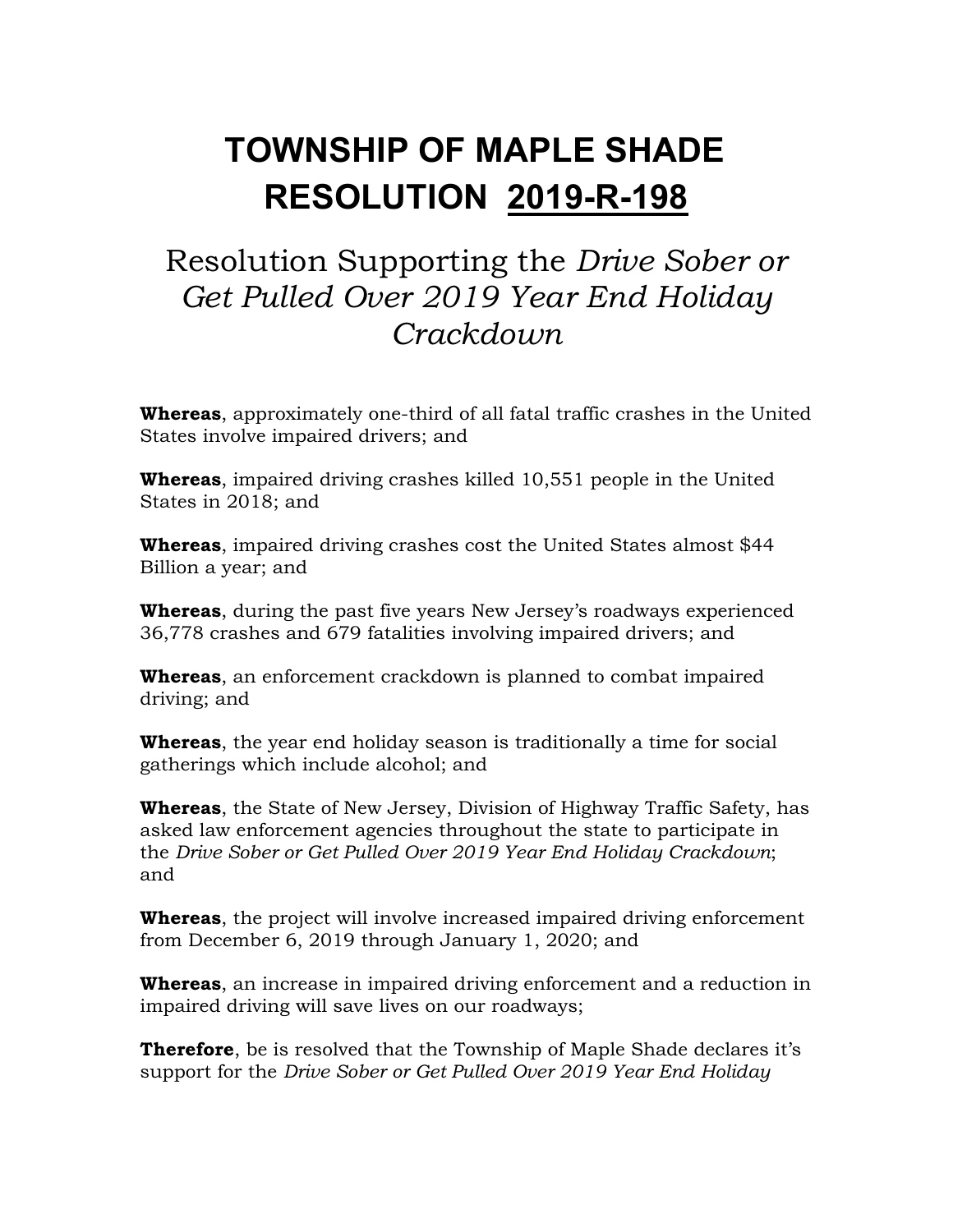*Crackdown* from December 6, 2019 through January 1, 2020 and pledges to increase awareness of the dangers of drinking and driving.

#### **CERTIFICATION**

I hereby certify the foregoing to be a true copy of a Resolution adopted by the Township Council of the Township of Maple Shade, County of Burlington and State of New Jersey at a meeting held December 5, 2019.

Andrea T. McVeigh, Township Clerk

| <b>COUNCIL</b> | <b>MOTION</b> | <b>SECOND</b>  | <b>AYES</b> | <b>NAYS</b> | ABSTAIN | <b>ABSENT</b> |
|----------------|---------------|----------------|-------------|-------------|---------|---------------|
| Manchello      |               | v<br>$\lambda$ |             |             |         |               |
| <b>Nunes</b>   | ́             |                |             |             |         |               |
| Volpe          |               |                |             |             |         |               |
| Wiest          |               |                |             |             |         |               |
| Kauffman       |               |                | ́           |             |         |               |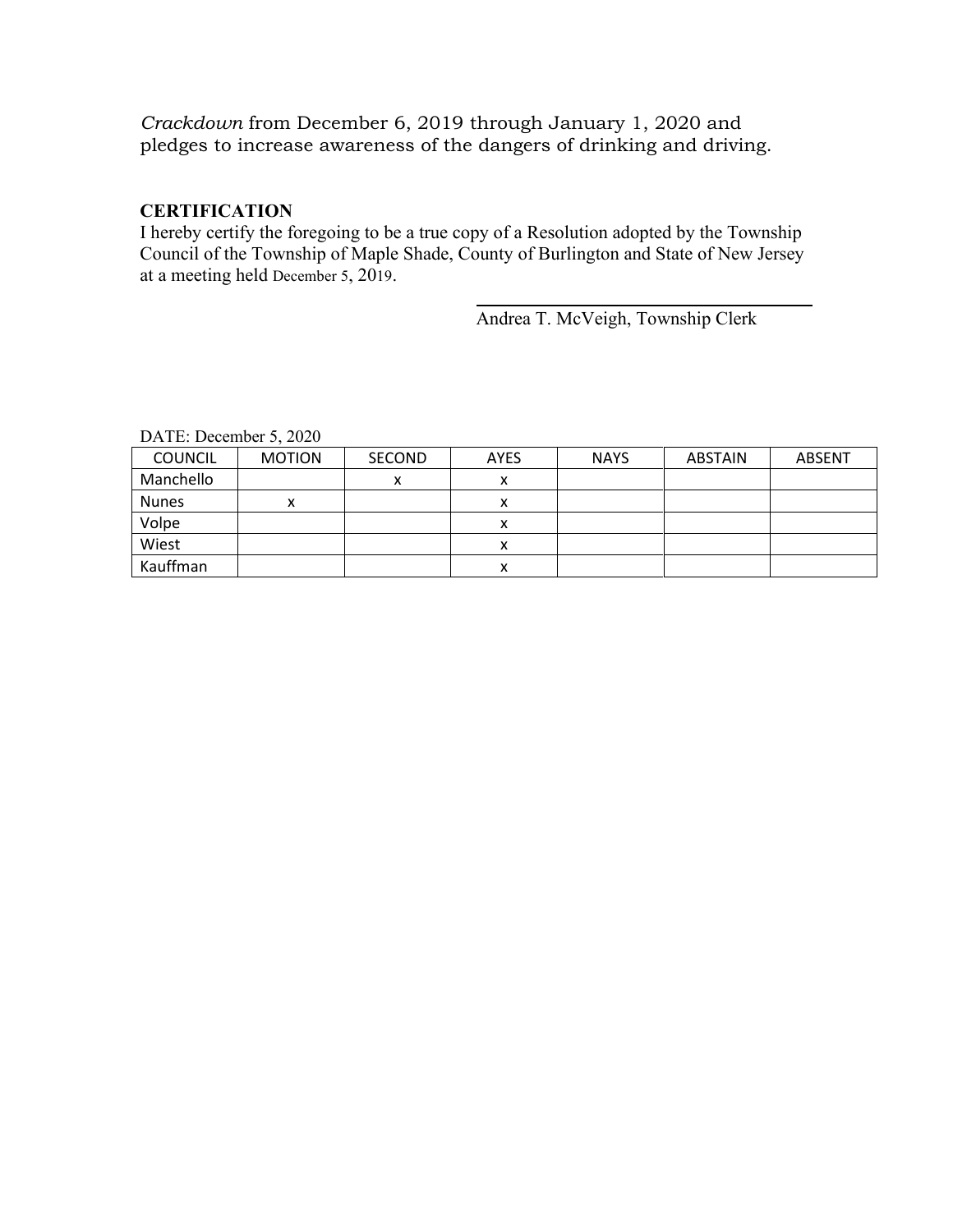#### SOUTHERN NEW JERSEY REGIONAL EMPLOYEE BENEFITS FUND

#### INDEMNITY AND TRUST AGREEMENT

THIS AGREEMENT made this 5th day of December 2019, in the County of Burlington, State of New Jersey, By and Between the **Southern New Jersey Regional Employee Benefits Fund** referred to as "FUND" and the governing body of the Township of Maple Shade, a duly constituted LOCAL UNIT OF GOVERNMENT, hereinafter referred to as "LOCAL UNIT".

#### **WITNESSETH:**

WHEREAS, the governing bodies of various local units of government, as defined in N.J.A.C. 11:15-3.2, have collectively formed a Joint Insurance Fund as such an entity is authorized and described in N.J.S.A. 40A:10- 36 et. seq. and the administrative regulations promulgated pursuant thereto; and

WHEREAS, the LOCAL UNIT has agreed to become a member of the FUND in accordance with and to the extent provided for in the Bylaws of the FUND and in consideration of such obligations and benefits to be shared by the membership of the FUND;

NOW THEREFORE, it is agreed as follows:

1. The LOCAL UNIT accepts the FUND's Bylaws as approved and adopted and agrees to be bound by and to comply with each and every provision of said Bylaws and the pertinent statutes and administrative regulations pertaining to same.

2. The LOCAL UNIT agrees to participate in the FUND with respect to health insurance, as defined in N.J.S.A. 17B:17-4, and as authorized in the LOCAL UNIT's resolution to join.

3. The LOCAL UNIT agrees to become a member of the FUND and to participate in the health insurance coverages offered for an initial period, (subject to early release or termination pursuant to the Bylaws), such membership to commence on **January 1, 2020** and ending on **December 31, 2022** at 12:01 AM provided, however, that the LOCAL UNIT may withdraw at any time upon 90 day written notice to the FUND.

4. The LOCAL UNIT certifies that it has never defaulted on payment of any claims if self-insured and has not been cancelled for non-payment of insurance premiums for a period of at least two (2) years prior to the date of this Agreement.

5. In consideration of membership in the FUND, the LOCAL UNIT agrees that it shall jointly and severally assume and discharge the liability of each and every member of the FUND, for the periods during which the member is receiving coverage, all of whom as a condition of membership in the FUND shall execute an Indemnity and Trust Agreement similar to this Agreement and by execution hereto, the full faith and credit of the LOCAL UNIT is pledged to the punctual payments of any sums which shall become due to the FUND in accordance with the Bylaws thereof, this Agreement or any applicable Statute. However, nothing herein shall be construed as an obligation of the LOCAL UNIT for claims and expenses that are not covered by the FUND, or for that portion of any claim or liability within the LOCAL UNIT retained limit or in an amount which exceeds the FUND's limit of coverage.

6. If the FUND in the enforcement of any part of this Agreement shall incur necessary expenses or become obligated to pay attorney's fees and/or court costs, the LOCAL UNIT agrees to reimburse the FUND for all such reasonable expenses, fees, and costs on demand.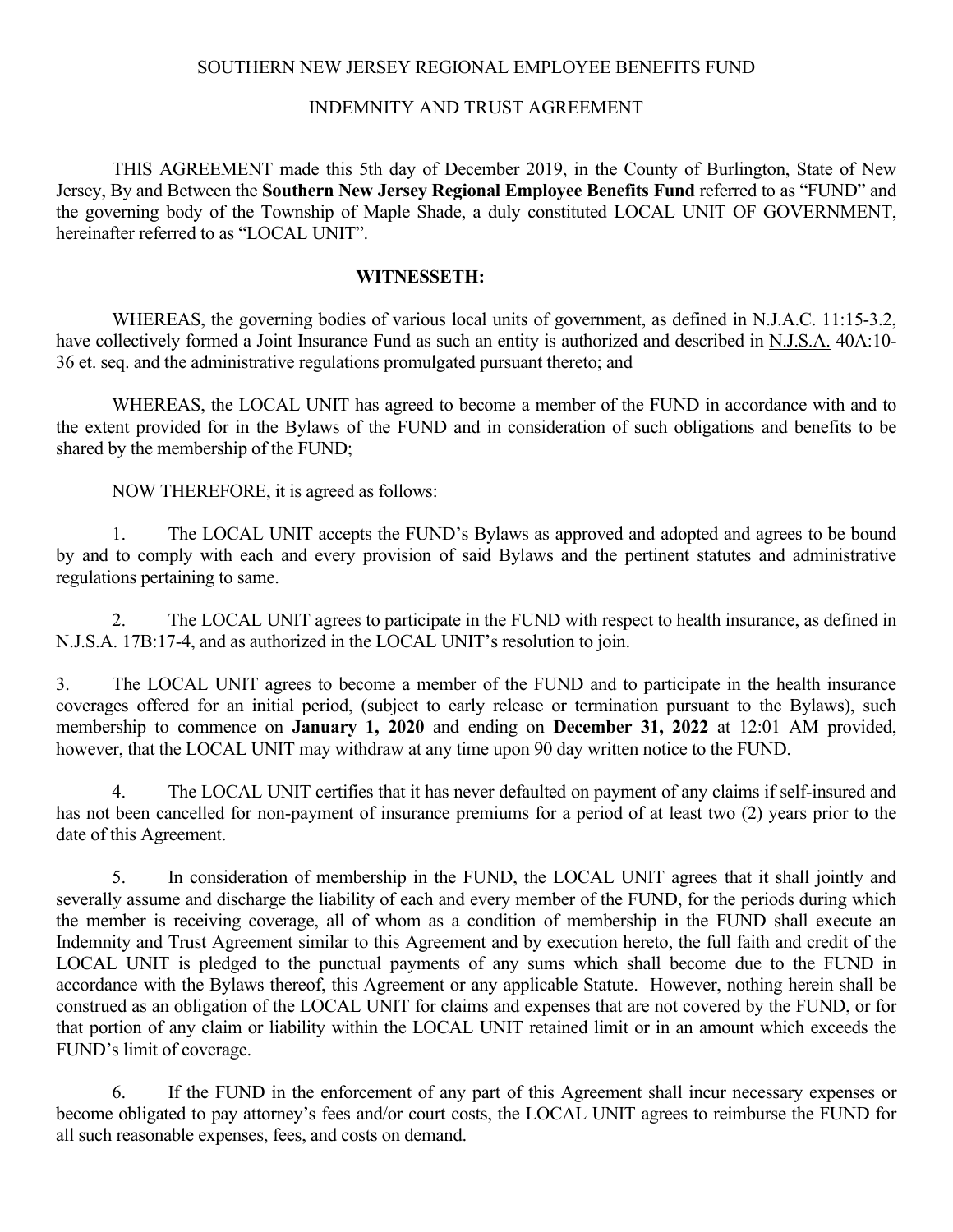7. The LOCAL UNIT and the FUND agree that the FUND shall hold all moneys in excess of the LOCAL UNIT's retained loss fund paid by the LOCAL UNIT to the FUND as fiduciaries for the benefit of FUND claimants all in accordance with N.J.A.C. 11:15-3 et. seq.

8. The FUND shall establish and maintain Claims Trust Accounts for the payment of health insurance claims in accordance with N.J.S.A. 40A:10-36 et. seq., N.J.S.A. 40A:5-1 and such other statutes and regulations as may be applicable. More specifically, the aforementioned Trust Accounts shall be utilized solely for the payment of claims, allocated claim expense and stop loss insurance or reinsurance premiums for each risk or liability as follows:

- a) Employer contributions to group health insurance
- b) Employee contributions to contributory group health insurance
- c) Employer contributions to contingency account
- d) Employee contributions to contingency account
- e) Other trust accounts as required by the Commissioner of Insurance

9. Notwithstanding 8 above, to the contrary, the FUND shall not be required to establish separate trust accounts for employee contributions provided the FUND provides a plan in its Bylaws for the recording and accounting of employee contributions of each member.

10. Each LOCAL UNIT of government who shall become a member of the FUND shall be obligated to execute an Indemnity and Trust Agreement similar to this Agreement.

**ADOPTED: December 5th, 2019**

**BY:\_\_\_\_\_\_\_\_\_\_\_\_\_\_\_\_\_\_\_\_\_\_\_\_\_\_\_\_\_\_\_\_\_\_\_\_\_\_\_\_\_\_\_\_\_\_**

**ATTEST:**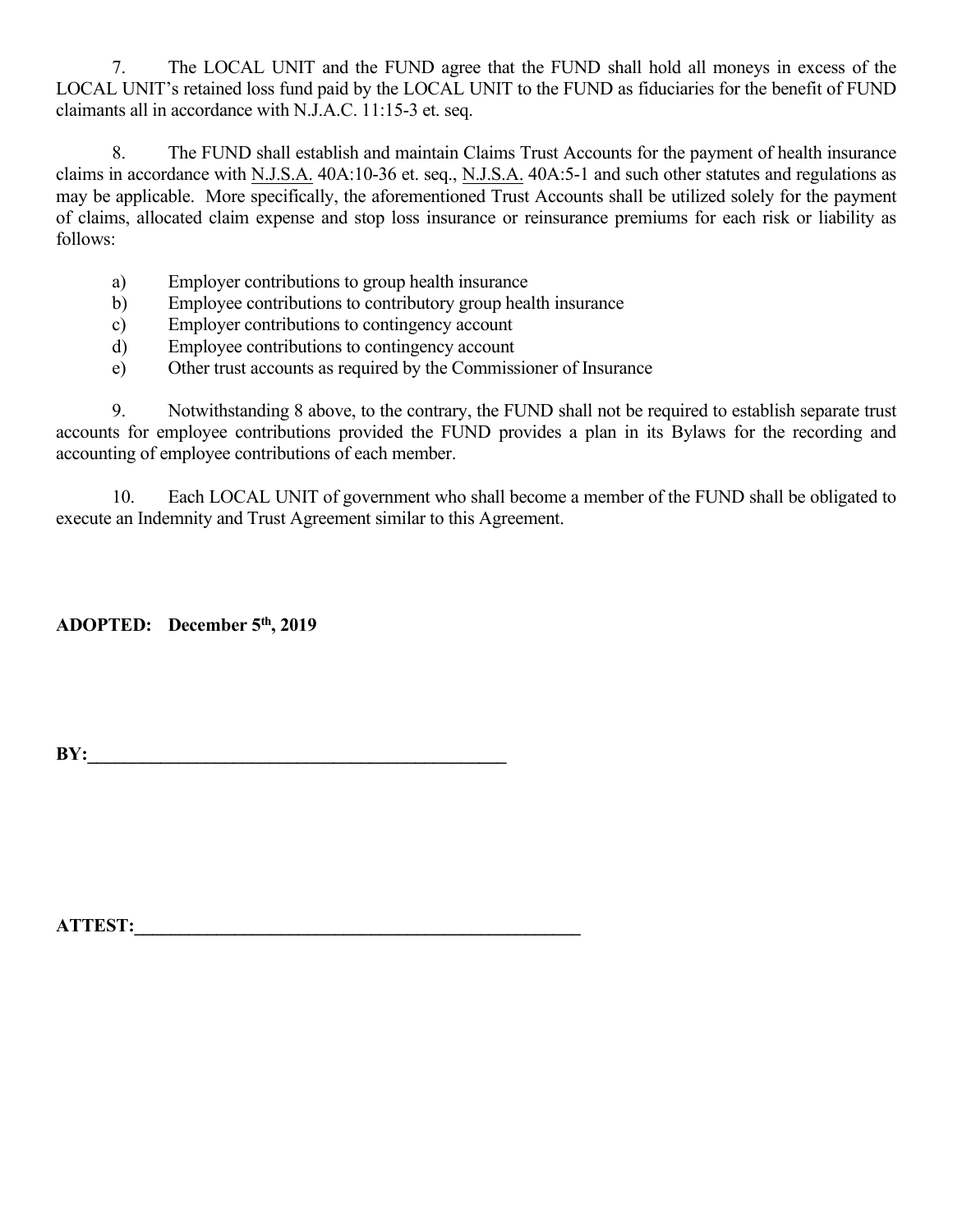#### **SOUTHERN NEW JERSEY REGIONAL EMPLOYEE BENEFITS FUND**

#### **RESOLUTION TO RENEW**

**WHEREAS,** a number of public entities in the State of New Jersey have joined together to form the **Southern New Jersey Regional Employee Benefits Fund**, hereafter referred to as "FUND", as permitted by N.J.S.A. 11:15-3, 17:1-8.1, and 40A:10-36 et seq.,; and

**WHEREAS,** the FUND was approved to become operational by the Departments of Insurance and Community Affairs and has been operational since that date, and;

**WHEREAS,** the statutes and regulations governing the creation and operation of a joint insurance fund, contain certain elaborate restrictions and safeguards concerning the safe and efficient administration of the public interest entrusted to such a FUND;

**WHEREAS,** the governing body of Township of Maple Shade, hereinafter referred to as "LOCAL UNIT" has determined that membership in the FUND is in the best interest of the LOCAL UNIT.

**NOW, THEREFORE, BE IT RESOLVED** that the governing body of the LOCAL UNIT hereby agrees as follows:

- i. Become a member of the FUND for the period outlined in the LOCAL UNIT's Indemnity and Trust Agreements.
- ii. Will participate in the following type (s) of coverage (s):
	- a.) Health Insurance and/or Prescription Insurance and/or Dental Insurance as defined pursuant to N.J.S.A. 17B:17-4, the FUND's Bylaws, and Plan of Risk Management.
- iii. Adopts and approves the FUND's Bylaws.
- iv. Execute an application for membership and any accompanying certifications.

**BE IT FURTHER RESOLVED** that the governing body of the LOCAL UNIT is authorized and directed to execute the Indemnity and Trust Agreement and such other documents signifying membership in the FUND as required by the FUND's Bylaws, and to deliver these documents to the FUND's Executive Director with the express reservation that these documents shall become effective only upon: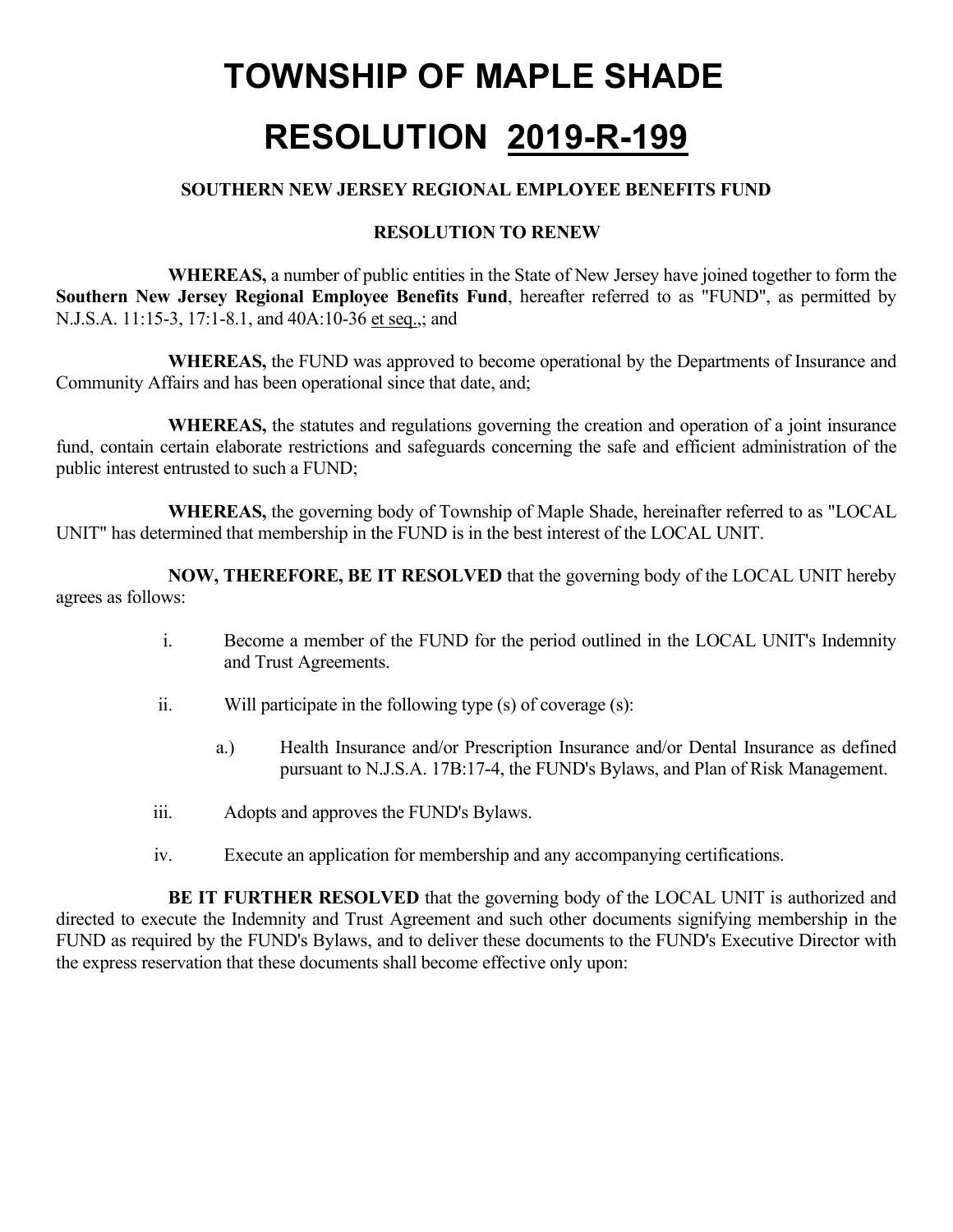- i. Approval of the LOCAL UNIT by the FUND.
- ii. Receipt from the LOCAL UNIT of a Resolution accepting assessment.
- iii. Approval by the New Jersey Department of Insurance and Department of Community Affairs.

#### **CERTIFICATION**

I hereby certify the foregoing to be a true copy of a Resolution adopted by the Township Council of the Township of Maple Shade, County of Burlington and State of New Jersey at a meeting held December 5, 2019.

Andrea T. McVeigh, Township Clerk

| <b>COUNCIL</b> | <b>MOTION</b> | <b>SECOND</b> | <b>AYES</b> | <b>NAYS</b> | <b>ABSTAIN</b> | <b>ABSENT</b> |
|----------------|---------------|---------------|-------------|-------------|----------------|---------------|
| Manchello      |               | x             |             |             |                |               |
| <b>Nunes</b>   |               |               |             |             |                |               |
| Volpe          |               |               |             |             |                |               |
| Wiest          |               |               |             |             |                |               |
| Kauffman       |               |               |             |             |                |               |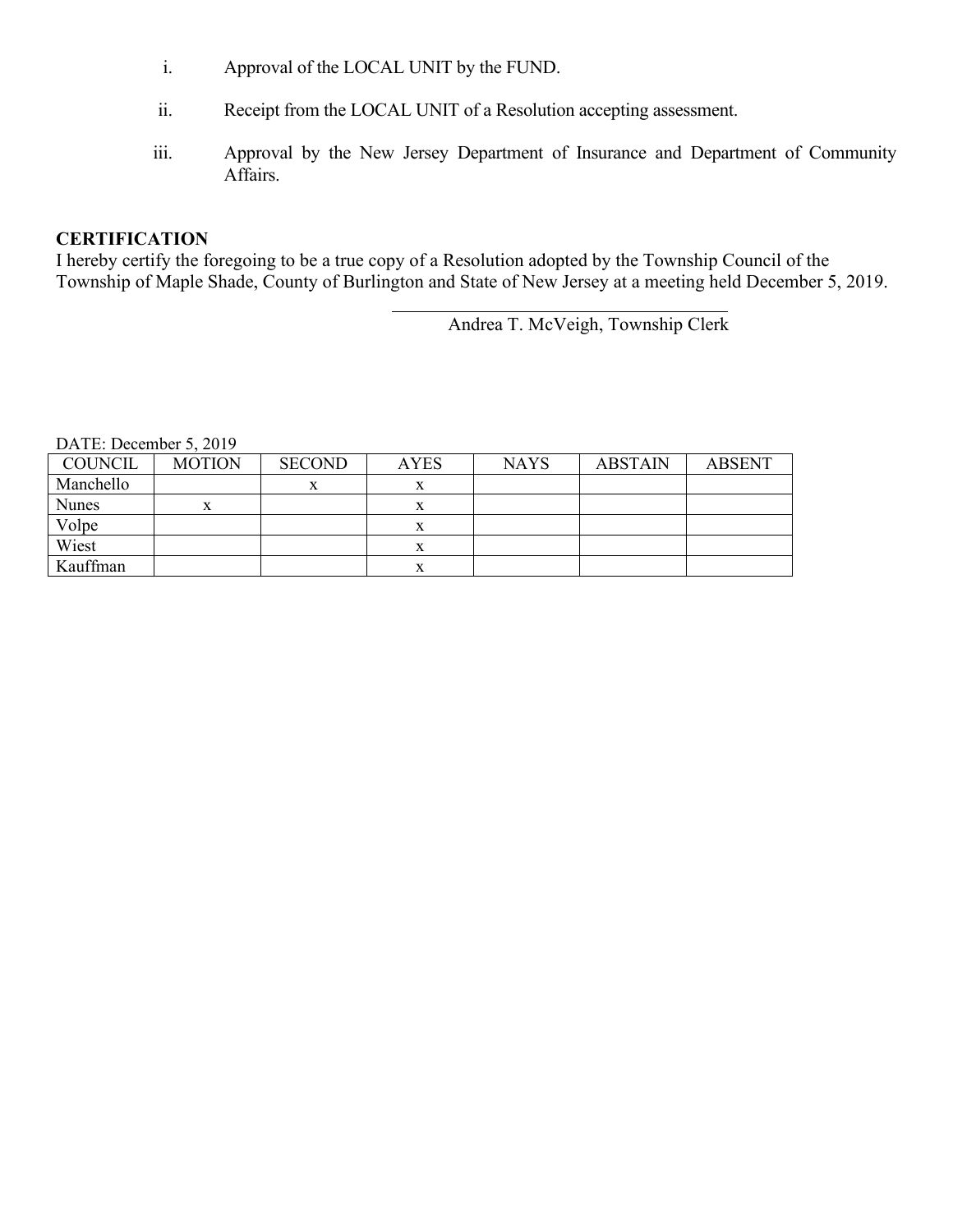#### AUTHORIZE REQUEST FOR ASSISTANCE FROM THE BURLINGTON COUNTY BRIDGE COMMISSSION FOR GRANT WRITING SERVICES FOR SUSTAINABLE NEW JERSEY GRANT

WHEREAS, the Township desires to apply for and obtain a Sustainable New Jersey grant to complete an environmental resource inventory; and

WHEREAS, the Township seeks the services of a grant writing consultant to assist in the preparation of the grant application; and

WHEREAS, such services may be provided by the Burlington County Bridge Commission at no cost to the Township.

NOW THEREFORE, BE IT RESOLVED by the Township Council of the Township of Maple Shade, County of Burlington that submission of a request for assistance from the Burlington County Bridge Commission for grant writing services for aforementioned grant is hereby authorized.

#### **CERTIFICATION**

I hereby certify the foregoing to be a true copy of a Resolution adopted by the Township Council of the Township of Maple Shade, County of Burlington and State of New Jersey at a meeting held December 5, 2019.

Andrea T. McVeigh, Township Clerk

| $P1$ , $P2$ , $P3$ , $P0$ |               |               |             |             |                |               |
|---------------------------|---------------|---------------|-------------|-------------|----------------|---------------|
| <b>COUNCIL</b>            | <b>MOTION</b> | <b>SECOND</b> | <b>AYES</b> | <b>NAYS</b> | <b>ABSTAIN</b> | <b>ABSENT</b> |
| Manchello                 |               |               | Λ           |             |                |               |
| <b>Nunes</b>              |               |               | Λ           |             |                |               |
| Volpe                     |               | х             |             |             |                |               |
| Wiest                     | ́             |               | ́           |             |                |               |
| Kauffman                  |               |               |             |             |                |               |